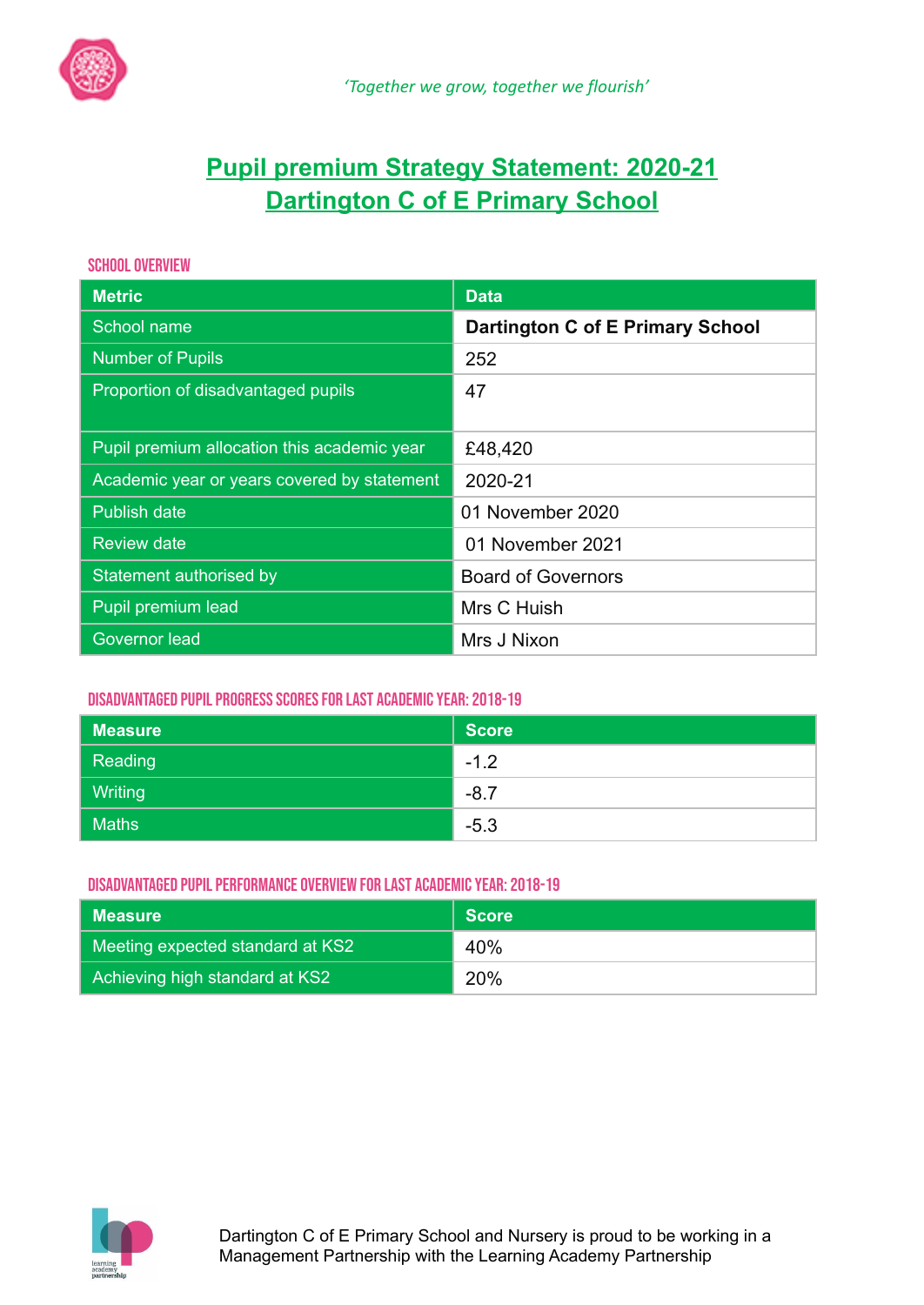### STRATEGY AIMS FOR DISADVANTAGED PUPILS

| <b>Measure</b>                                    | <b>Activity</b>                                                                                                                                                                  |
|---------------------------------------------------|----------------------------------------------------------------------------------------------------------------------------------------------------------------------------------|
| <b>Priority 1</b>                                 | To embed a Whole School Approach to the<br>development of Early Reading and Whole Class<br>Reading in KS2 to address the language and<br>vocabulary barriers for eligible pupils |
| <b>Priority 2</b>                                 | Develop Precision Teaching to ensure that individual<br>needs of eligible pupils are met, and progress is<br>accelerated.                                                        |
| Barriers to learning these<br>priorities address? | Ensuring that staff have had the relevant<br>professional development to ensure effective CPD.<br>Attendance in school.                                                          |
| <b>Projected spending</b>                         | £3,500                                                                                                                                                                           |

# TEACHING PRIORITIES FOR CURRENT ACADEMIC YEAR 2020-21

| <b>Aim</b>                         | <b>Target</b>                                                                     | <b>Target date</b> |
|------------------------------------|-----------------------------------------------------------------------------------|--------------------|
| Attainment and Progress in Reading | KS2 75% Expected in<br>Reading and Progress to be<br>Average.                     | Sept 21            |
| <b>Progress in Writing</b>         | KS2 75% Expected and<br>Progress to be at least<br>Average                        | Sept 21            |
| <b>Progress in Mathematics</b>     | KS2 75% Expected and<br>Progress to be at least<br>Average                        | Sept 21            |
| Phonics                            | Achieve national average<br>expected standard in PSC                              | Sept 21            |
| <b>Other</b>                       | Improve attendance of<br>disadvantaged pupils to 96%<br>and PA to be less that 8% | Sept 21            |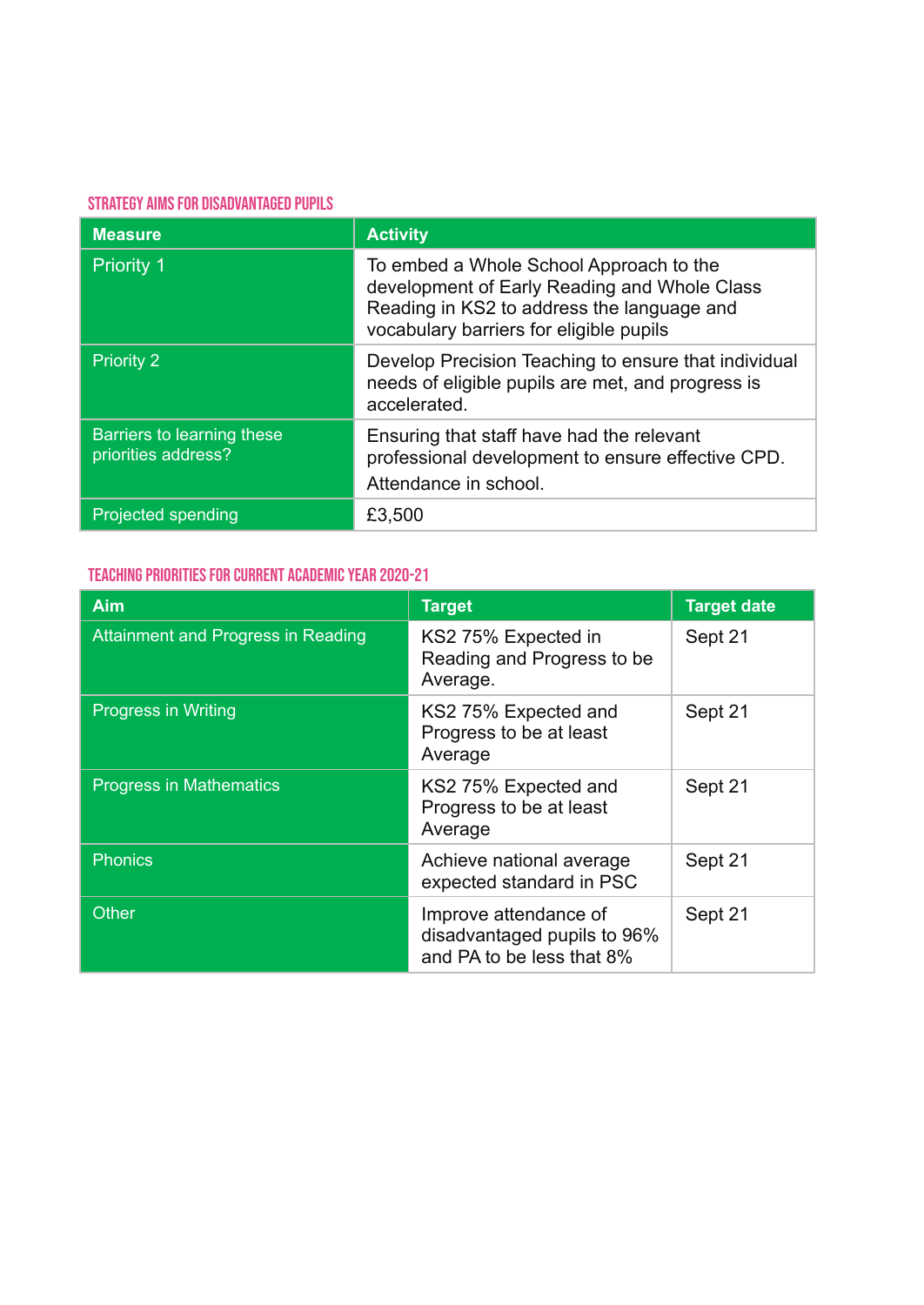| <b>Measure</b>                                   | <b>Activity</b>                                                                                                                                                                                                           |
|--------------------------------------------------|---------------------------------------------------------------------------------------------------------------------------------------------------------------------------------------------------------------------------|
| <b>Priority 1</b>                                | Ensure that all staff have incremental coaching<br>where needed to raise the quality of pedagogy<br>across the school in reading.                                                                                         |
| <b>Priority 2</b>                                | Maths Lead to roll out a systematic approach to<br>teaching fluency as two daily programs to build the<br>fluency of number facts across the school in order to<br>accelerate progress for eligible pupils.               |
| Barriers to learning these<br>priorities address | Ensure that pupils can read fluently as a result of a<br>systematic approach to phonic learning.<br>Development of fluency in maths and recall of facts<br>to enable children to access problem solving and<br>reasoning. |
| Projected spending                               | £6,800                                                                                                                                                                                                                    |

# TARGETED ACADEMIC SUPPORT FOR CURRENT ACADEMIC YEAR

| <b>Measure</b>                                   | <b>Activity</b>                                                                                                                           |
|--------------------------------------------------|-------------------------------------------------------------------------------------------------------------------------------------------|
| <b>Priority 1</b>                                | Targeting of the bottom 20% in reading in a timely<br>way to ensure all children reading by 6.                                            |
| <b>Priority 2</b>                                | Establish individual and group interventions to<br>address gaps in learning to ensure accelerated<br>progress.                            |
| Barriers to learning these<br>priorities address | To address individual gaps which have arisen due to<br>barriers experienced by the most disadvantaged<br>pupils.<br>Attendance in school. |
| Projected spending                               | £12,120                                                                                                                                   |

## WIDER STRATEGIES FOR CURRENT ACADEMIC YEAR

| <b>Measure</b>    | <b>Activity</b>                                                                                                                                                     |
|-------------------|---------------------------------------------------------------------------------------------------------------------------------------------------------------------|
| Priority 1        | To ensure that an early approach for attendance is<br>followed consistently to develop a culture that results<br>in more children being in school more of the time. |
| <b>Priority 2</b> | To grow a culture of good attendance through the<br>Christian values and reward system.                                                                             |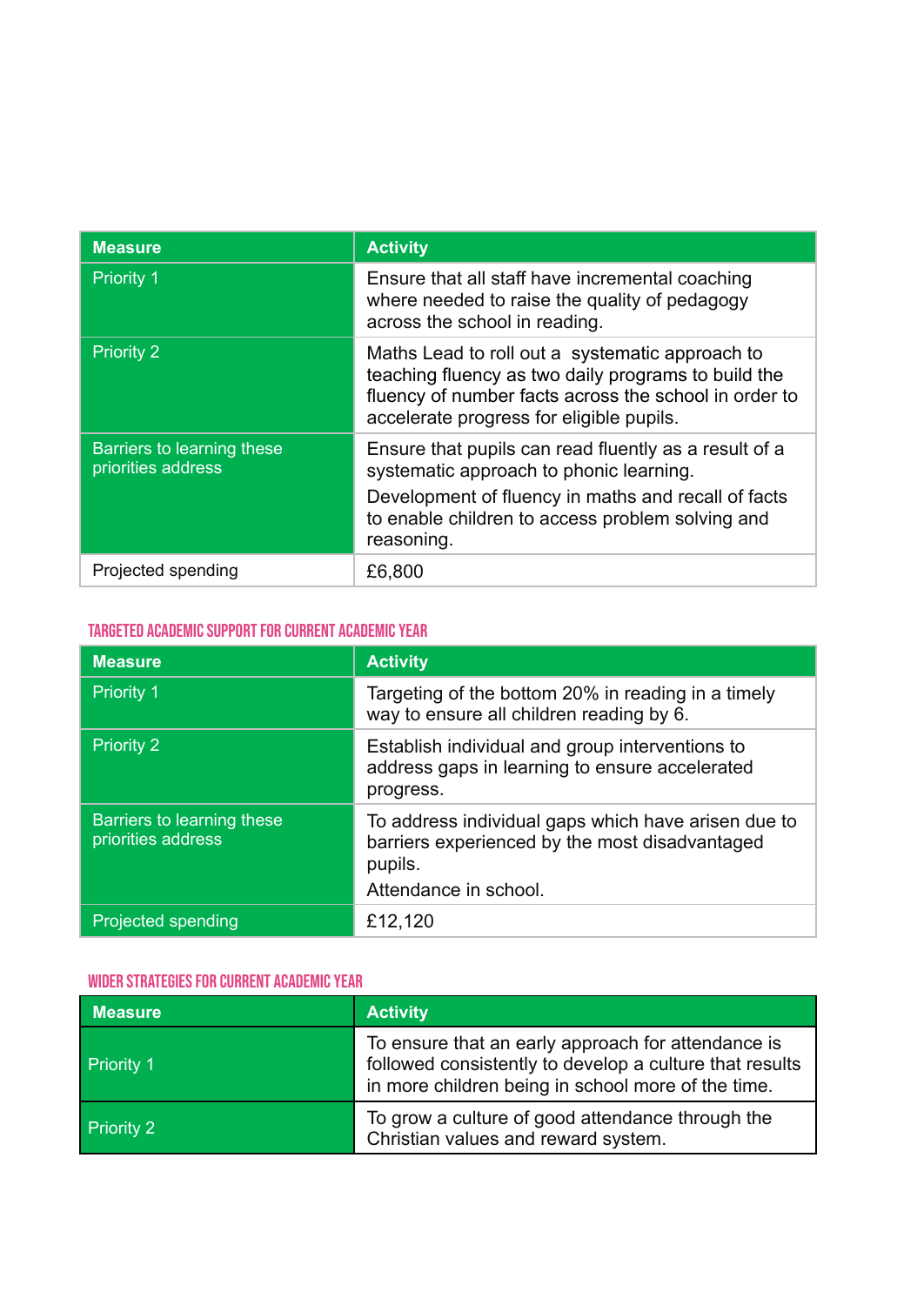| Barriers to learning these<br>priorities address | Attendance of eligible pupils is in line with nationals<br>and the % of eligible pupils who are absent is<br>reduced to be below nationals. |
|--------------------------------------------------|---------------------------------------------------------------------------------------------------------------------------------------------|
| Projected spending                               | £26,000                                                                                                                                     |

# Monitoring and Implementation

| <b>Area</b>             | <b>Challenge</b>                                                                                                           | <b>Mitigating action</b>                                                                                                                                                    |
|-------------------------|----------------------------------------------------------------------------------------------------------------------------|-----------------------------------------------------------------------------------------------------------------------------------------------------------------------------|
| Teaching                | Ensuring that all staff are<br>skilled in pedagogical styles -<br>including support staff.                                 | A deliberately planned, strategic<br>CPD cycle.                                                                                                                             |
| <b>Targeted support</b> | Capacity to support targeted<br>support and individual<br>intervention by skilled staff.                                   | Training for all staff that is<br>regular and iterative.<br>SLT to monitor LSA deployment<br>frequently to ensure additional<br>support is available to eligible<br>pupils. |
| <b>Wider strategies</b> | Establishing a culture of good<br>attendance and engaging all<br>families, no matter what<br>barriers that they experience | A full time Safeguarding and<br>Attendance Lead to work with<br>the EWO and School<br>Attendance Team to establish<br>systems, structures and develop<br>culture.           |

#### JULY 2021 Review

| <b>Area</b>     |                                                                                                                                                                                                                                                                                                                                                                                                                                                                                                                                                                                                                                                                                                                                                                                                                                                                                                                                                                                                                                                                                                                                                                                                                                                                                                                                                                                                                                                                                                                                                                                                                                                                                          |
|-----------------|------------------------------------------------------------------------------------------------------------------------------------------------------------------------------------------------------------------------------------------------------------------------------------------------------------------------------------------------------------------------------------------------------------------------------------------------------------------------------------------------------------------------------------------------------------------------------------------------------------------------------------------------------------------------------------------------------------------------------------------------------------------------------------------------------------------------------------------------------------------------------------------------------------------------------------------------------------------------------------------------------------------------------------------------------------------------------------------------------------------------------------------------------------------------------------------------------------------------------------------------------------------------------------------------------------------------------------------------------------------------------------------------------------------------------------------------------------------------------------------------------------------------------------------------------------------------------------------------------------------------------------------------------------------------------------------|
| <b>Teaching</b> | There has been a strategic CPD cycle this year planned for all staff to develop their<br>$\bullet$<br>understanding of subject knowledge and pedagogy which has impacted on staff's<br>knowledge and understanding of how to teach the curriculum areas and enable all<br>children to make progress in their learning, especially the most vulnerable<br>The empowerment of middle leaders driving the CPD has led to a sustainable model<br>$\bullet$<br>of the development across the curriculum areas and ensured that the monitoring,<br>support and trust cycle is consistent. This has led to an improvement of teaching and<br>learning in the focus subjects across the year.<br>The focus of CPD has been about the transference of pedagogical styles that<br>$\bullet$<br>teachers use in each subject to deepen learning and encouraging the use of these<br>strengths across all curriculum areas such as modelling. As a result, there has been a<br>rise in consistency of teaching and learning across the school in the focus subjects<br>with teachers transferring skills to explicitly model new learning across all focus<br>subjects.<br>Whole school CPD is now built upon with incremental coaching focussed on the key<br>$\bullet$<br>skills taught. This style of CPD supports teachers in a bespoke way meeting their own<br>personal needs and growth within their own classroom. This has impacted by closing<br>the gaps and ensuring a greater level of consistency in pedagogy across classrooms.<br>The impact on the children has been a greater independence and understanding of<br>the learning. They are learning more and thus remembering more. |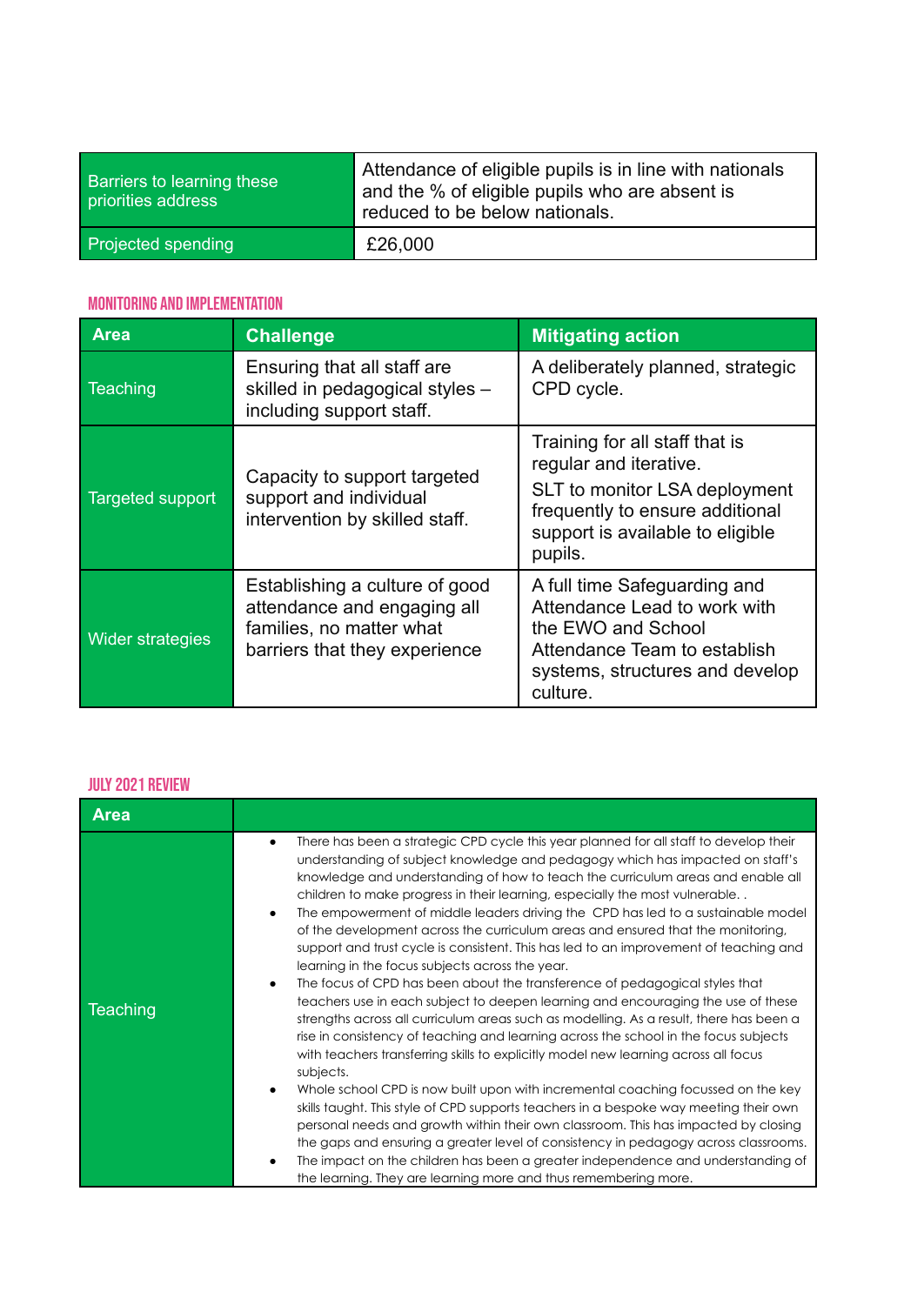|                         | The impact of the children's progress and knowledge growing in curriculum areas<br>$\bullet$<br>has been seen in the pupil conferencing that leaders have been doing termly.<br>Whole class reading is now embedded across all classrooms. The impact has been<br>$\bullet$<br>seen in Year 6 as the gap has closed further this year for vulnerable pupils. In school<br>tracking using the SATS papers as a standardised test shows that there are 9 PP<br>children in Year 6. This is 25% of the cohort. In reading, 89% of PP children reached<br>the standardised mark (8/9) and 22% achieved GDS (2/9). This was 92% for all<br>children in reading.<br>In Maths, Teachers now have systemic delivery of fluency for number facts. The<br>$\bullet$<br>impact of this can be seen in the data. 77% of PP children hit the required<br>standardised score of 100 (7/9) and this compared to 77% for all children. The gap<br>here has closed.<br>Impact of the trust wide CPD from the Trust Maths lead has ensured that daily<br>$\bullet$<br>practice of number facts was being used consistently across the Trust. This has<br>impacted on increased fluency within calculations in maths lessons. Impact can be<br>seen in the multiplication data from the practice checks in PP children. In Year 3,<br>children have gone from 4 - 15, 0-7 and 0-6. In Year 4, the children have gone from<br>1-16, 2-19 and 7-15. In Year 5, some children have gone from 4-11, 9-19 and 11-25<br>and in Year 5 80% of the PP children are working above the standard of 20.                                                                                                                                                                                                                                                                                                                                                                                                                                                                                                                                                                            |
|-------------------------|------------------------------------------------------------------------------------------------------------------------------------------------------------------------------------------------------------------------------------------------------------------------------------------------------------------------------------------------------------------------------------------------------------------------------------------------------------------------------------------------------------------------------------------------------------------------------------------------------------------------------------------------------------------------------------------------------------------------------------------------------------------------------------------------------------------------------------------------------------------------------------------------------------------------------------------------------------------------------------------------------------------------------------------------------------------------------------------------------------------------------------------------------------------------------------------------------------------------------------------------------------------------------------------------------------------------------------------------------------------------------------------------------------------------------------------------------------------------------------------------------------------------------------------------------------------------------------------------------------------------------------------------------------------------------------------------------------------------------------------------------------------------------------------------------------------------------------------------------------------------------------------------------------------------------------------------------------------------------------------------------------------------------------------------------------------------------------------------------------------------------------------------------|
| <b>Targeted support</b> | Children have been identified based on their needs which has led to gaps closing<br>$\bullet$<br>more swiftly with needs being met.<br>The interventions provision this year has been adapted to ensure that the SEND/PP<br>$\bullet$<br>children access whole class teaching as much as they can. There has been a more<br>inclusive approach and the impact has been seen in the Year 1 and 6 data with<br>gaps closing. We can see data impact is in Year 1 phonics. 90% of all children<br>achieved the Year 1 phonics benchmark this Summer. The figure was 90% for PP<br>children too showing the gap had closed in this year group.<br>Teaching assistants have accessed training this year. They have had training in<br>٠<br>precision teaching, autism in the classroom, RWINC phonics, behaviour and positive<br>reinforcement, OT training, EYFS pedagogy training, dyslexia training, visual<br>impairment training and Lego therapy. This has given them a toolkit to support the<br>needs of the learners alongside their ISPs and teacher AFL.<br>Impact of groups has helped to transition children with high needs back into class.<br>٠<br>The autism in the classroom training has helped any children with high needs to be<br>more successful in the classroom and access learning more frequently beside their<br>peers.<br>Expert support from another school in the Trust and local SEND school has helped<br>staff in classrooms with SEMH and Autism needs to put in new strategies and have a<br>greater understanding to support and engage learners and ensure that their<br>classrooms are inclusive for all children. The impact has been a more inclusive culture<br>to meet the needs of the targeted children.<br>We now have two lunch clubs running and social skills groups to support children<br>٠<br>who have difficulty with the busy environment and need additional support with<br>transition between the class and their break times. The impact of these strategies has<br>lowered the number of Stage 4 incidents on the behaviour policy as children are in<br>the right place to be able to learn. |
| Wider strategies        | Attendance this year has been unsettled due to lockdown and isolation periods.<br>$\bullet$<br>However, data shows that as a result of clear processes and empowered staff<br>leading attendance in their classrooms that attendance is improving across the<br>school. Persistent absenteeism has more than halved from the previous year PA<br>2019/2020 27.76% PA 2020/2021 13.36% This means that more children are in school<br>learning for longer.<br>A dedicated member of SLT now leads on attendance with specific focus on eligible<br>children. Strategies used to target vulnerable families in a positive manner and<br>ensure that barriers are removed for their school day has led to a big rise in                                                                                                                                                                                                                                                                                                                                                                                                                                                                                                                                                                                                                                                                                                                                                                                                                                                                                                                                                                                                                                                                                                                                                                                                                                                                                                                                                                                                                                 |